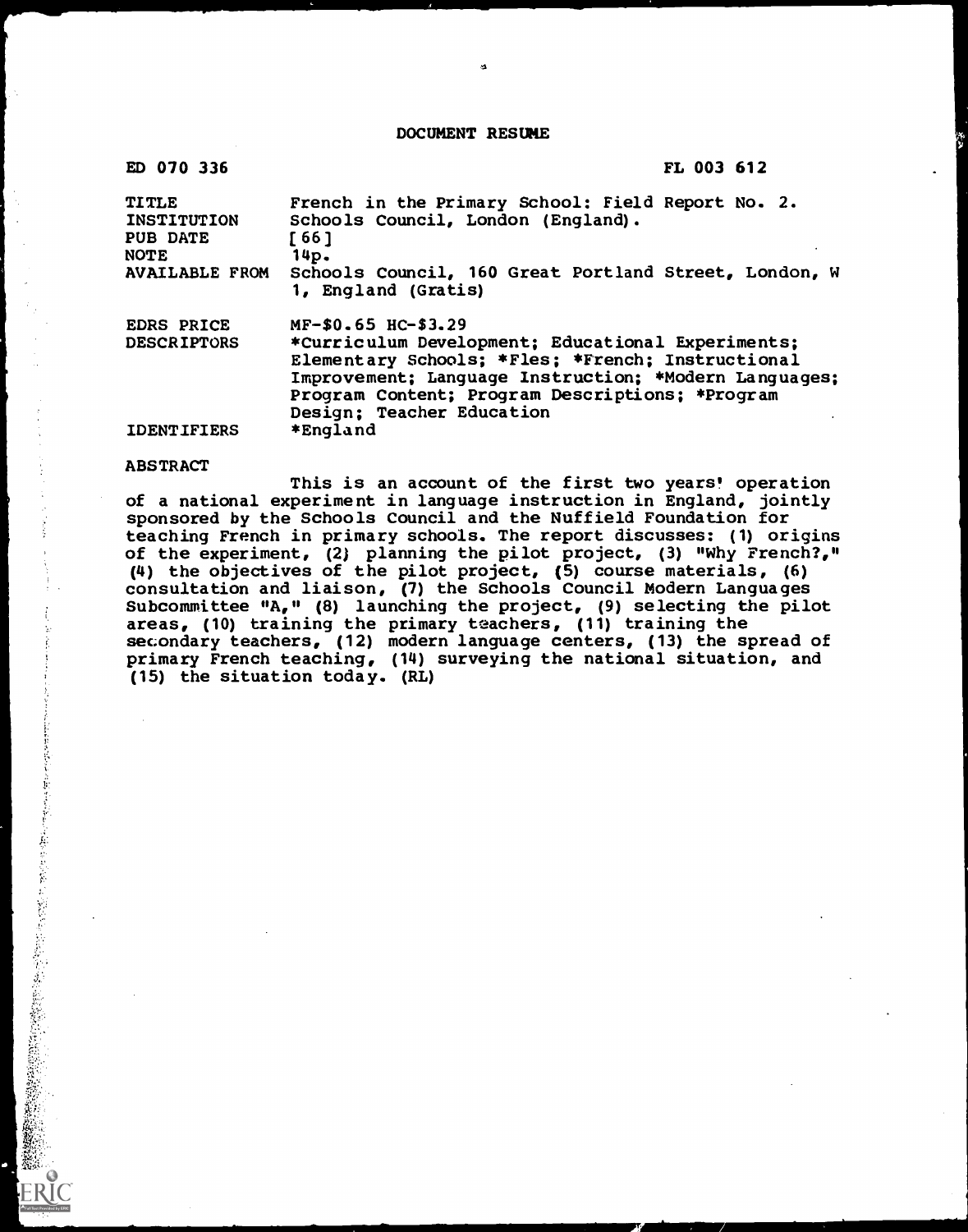## U.S. OEPARIMENI OF HEALTH, EOUCATION & WELFARE OffICE Of EDUCAIION

THIS OOCUMENT HAS BEEN REPRODUCED EXACTLY AS DECEIVED FROM THE PERSON OR ORGANIZATION ORIGINATING IT. POINTS OF VIEW OR OPINIONS STATED DO NOT NECESSARILY REPRESENT OFFICIAL OFFICE OF EDUCATION POSIIION OR POLICY.

FIELD REPORT No.  $2$ 

 $\mathbb{P}_4$  or  $\mathbb{P}_4$ 

## French

responsible to the contract of the contract of the contract of the contract of the contract of the contract of the contract of the contract of the contract of the contract of the contract of the contract of the contract of

c and the contract of the contract of the contract of the contract of the contract of the contract of the contract of the contract of the contract of the contract of the contract of the contract of the contract of the cont

in

**612** 

003

<u>ር</u>

おやまされたちでもあるそも書

## the Primary School

d<sub>0</sub>

An account of the first two years' operation of the national experiment jointly sponsored by the Schools Council and the Nuffield Foundation for teaching French in primary schools.

It is addressed not only to primary and secondary school teachers and local education authorities interested in improving and co-ordinating the teaching of French but also to everyone concerned with ensuring the advance of language teaching in Britain, whatever the language and at whatever stage.

# THE SCHOOLS COUNCIL

38, BELGRAVE SQUARE, LONDON, S.W.I.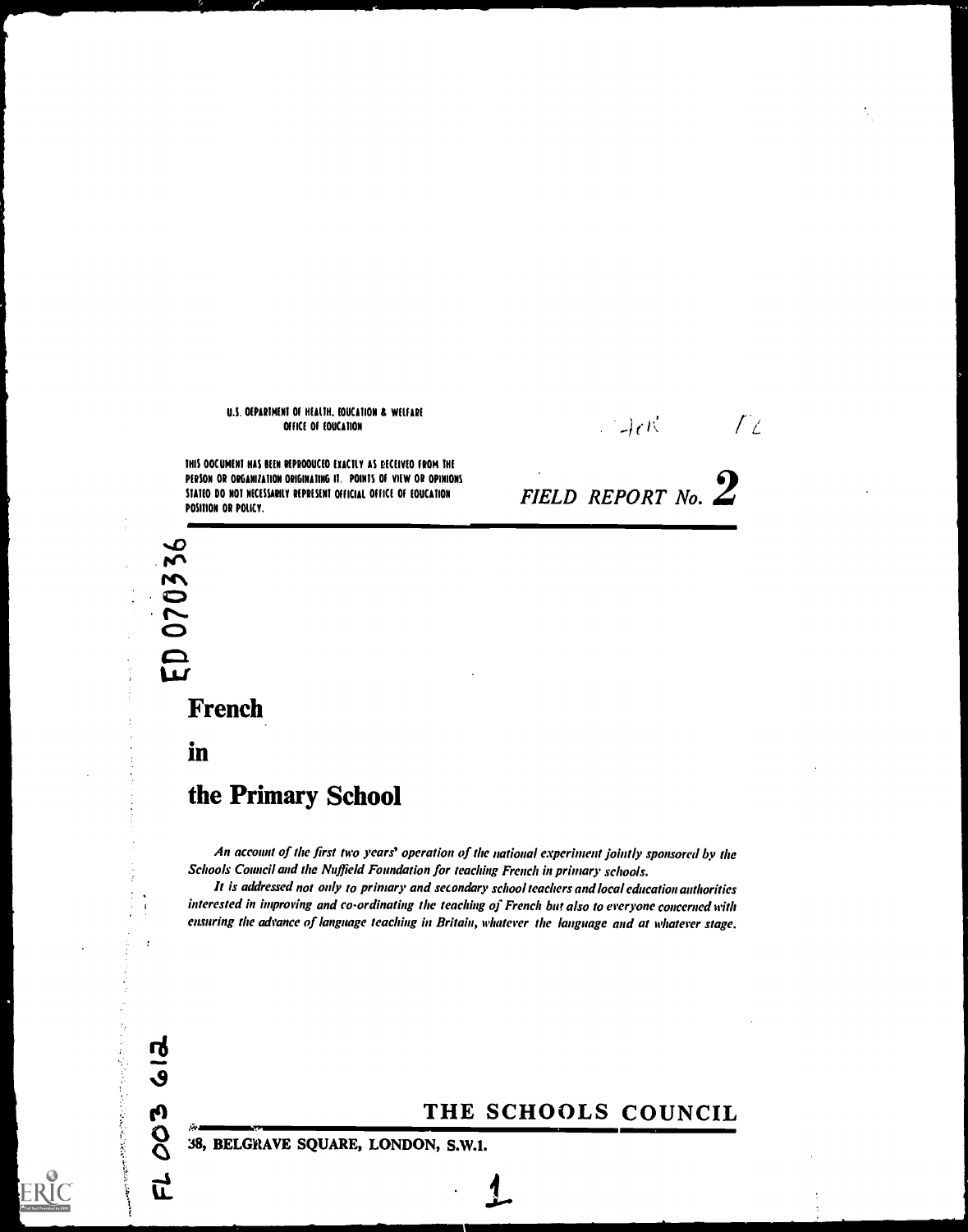### The Primary French Pilot Scheme

#### Origins of the experiment

The pilot scheme for the teaching of French in primary schools was launched in March, 1963. It is not relevant in the present context to try to trace, in any detail, the factors which lcd to its establishment; to anyone concerned with the teaching of modern languages in Britain, the change in attitude towards the usefulness of language learning and the growth of new techniques and of a technology of language learning have been obvious enough. Among the more immediate factors was probably a growing sense of unity with our European neighbours. Thus the Annan Committee, <sup>t</sup> reporting in the spring of 1962, drew attention to the potential benefit for language learning in Britain if the regular teaching of a first modern language were started in good conditions and by the right methods in primary schools.

In Britain itself, contributory factors no doubt included the spread of audio-visual methods of language teaching in secondary schools, and the support by the Nuffield Foundation of pioneering experiments in language teaching at the primary level in Leeds and elsewhere in 1961 and 1962. The experiment in Leeds was particularly striking, even though it was undertaken in special conditions. A class of about twenty 11-year-olds of fairly high ability was given intensive instruction in French by a French bilingual teacher, Mrs. M. Kellerman (now language adviser to the West Riding L.E.A.). In the space of one term the children achieved remarkable results in fluency and precision of speech.

This particular experiment could he said to have highlighted the question of introducing the learning of a modern language to children in the primary school, although there were a number of other experiments being conducted at the same time in individual schools locally around the country. (The well-founded experience of the preparatory schools in teaching languages to younger children has also to be remembered).

#### Planning the pilot project

Encouraged by the success of the Leeds experiment and by the interest which it had aroused, the Nuffield Foundation began discussions with the then Ministry's Curriculum Study Group about the establishment of a pilot project. The Foundation were already concerned with other curriculum development work, having commissioned three development teams to work on the preparation of new '0' level courses in science. Similarly, in the Ministry, the Curriculum Study Group had undertaken a review of modern language teaching in England and Wales with a view to sponsoring development work.

In July, 1962, the Nuffield Foundation identified four possible components for an integrated project: fundamental linguistic research into langugage learning; the development of new forms of teacher-training courses; the provision of new forms of examination; and the production of ranges of aids to teaching (to include teachers' guides, textbooks and readers, and audio-visual and other teaching aids) with special reference to an extended experimental programme for introducing a foreign language into the curriculum of primary schools.

For its part, the Ministry was anxious to structure any experiment in such a way as to yield useful information about the feasibility of introducing French into the primary curricuium, in terms both of the training that would be required by the average primary school teacher, and of the implications for primary school teaching—especially its effect on children's attainments in other subjects.

Detailed plans wize therefore drawn up, in collaboration with the Nuffield Foundation, for a new form of co-operative, jointly sponsored project, in which the Foundation would undertake

 $\overline{z}$ 

<sup>1 &#</sup>x27;The Teaching of Russian.' Report of the C )mmittee appointed by the Minister of Education and Secretary of State for Scotland in September 1960. H.M.S.v). 3s. 6d.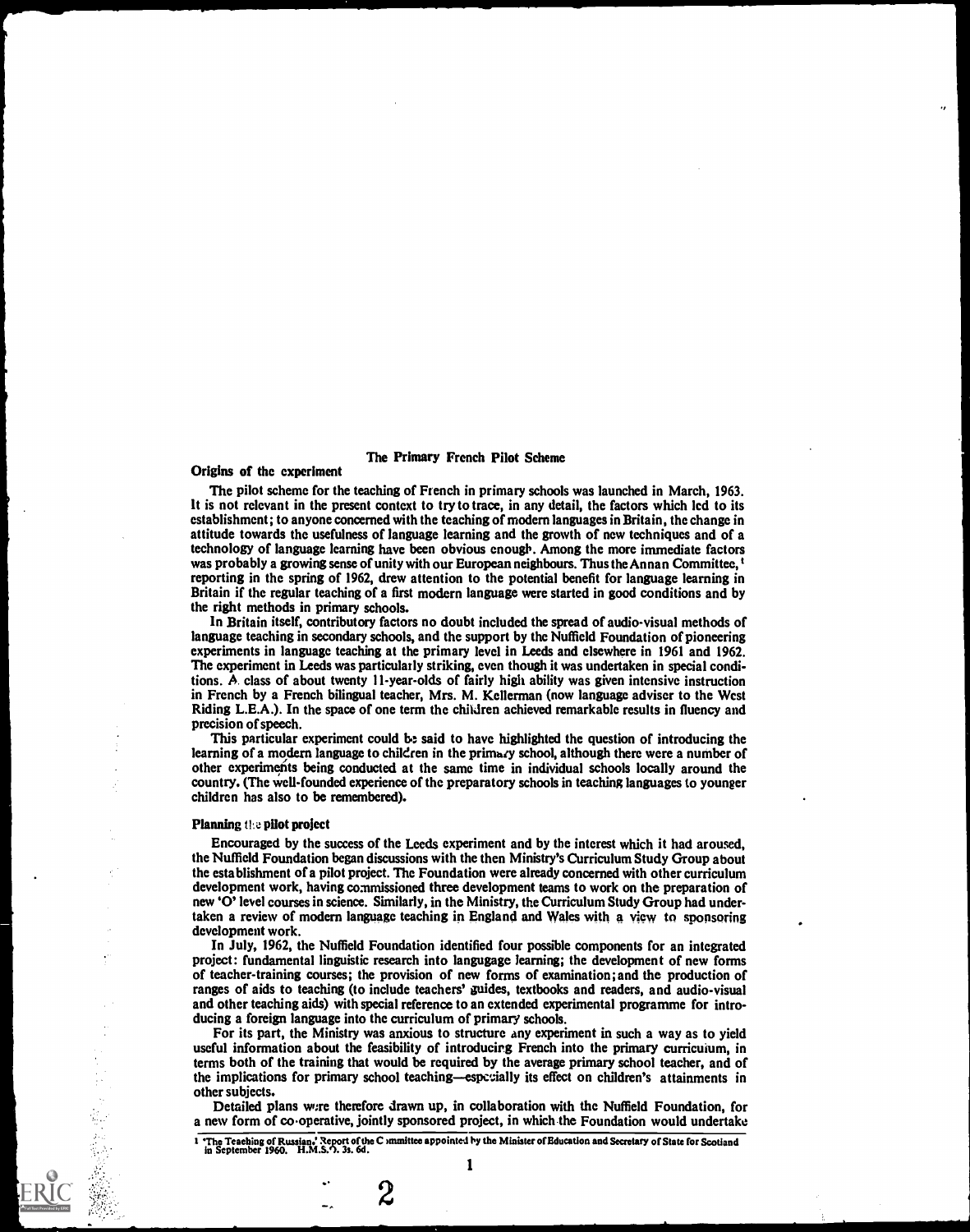responsibility for the preparation of a range of teaching materials to be tried out in the experiment namely an integrated audio-visual course suitable for children beginning to learn French from the age of eight—while the Ministry would take responsibility for approaching local education authorities and inviting them to identify schools willing to participate in such an experiment. The Ministry would also make the necessary provision, partly through the local education authorities, for in-service training in Britain and France for the teachers who would take part.

#### Why French ?

French was chosen as the language for the experiment for a number of reasons. In the first place, although English has supplanted French as the principal international language, French remains clearly the second most widely used international language; on a more practical level, the proximity of France was clearly an advantage and, however difficult it might be to provide the necessary training for primary and secondary teachers to implement an experiment in French, the difficulties presented by any other language would be greater. Moreover, it was felt that the claims of German, Russian and Spanish would be met, to a considerable extent, by the increased opportunities for learning a second modern language at the secondary stage, which the experiment, if successful, would open up.

On the 13th March, 1963, Sir Edward Boyle, then Minister of Education, announced in Parliament the launching of the scheme. He said that  $£100,000<sup>1</sup>$  had been set aside by the Nuffield Foundation for the development of modern language studies, and that their programme and the Ministry's pilot scheme would go forward side by side with the general expansion of modern language teaching to children at the junior stage, which had already begun in some parts of the country. He looked forward to the time when perhaps all juniors at school within the public system would start to learn a foreign language, and hoped that the pilot scheme would collect information about many important questions which would arise for teachers and administrators if this were to be so.

#### The alms of the pilot scheme

What are the questions which it is hoped the pilot scheme will answer?

First, it should be stressed that the scheme's aim is not to establish whether or not it is possible to teach French successfully in primary schools. Obviously it is possible. In 1959, 'Primary Education<sup>'2</sup> had stated that the teaching of a modern language was possible with at 'er pupils in primary schools (basing its opinion on the sporadic teaching that has already taken place), but that conditions were rarely suitable. The chief question was to ascertain on what conditions it would be feasible to contemplate the general introduction of a modern language into the primary school curriculum in terms of the consequences for the pupil, the school and the teacher. The main issues can be posed as follows:

- 1. Is any substantial gain in mastery of a foreign language achieved by beginning to teach it at 8 instead of 11?
- 2. Do other aspects of educational and general intellectual development gain or suffer from the introduction of a foreign language in the primary school?
- 3. What are the organisational, teaching and other problems posed by such an experiment?
- Are there levels of ability below which the teaching of a foreign language is of dubious value?
- 5. What methods, incentives and motivations are most effective in fostering learning of a foreign  $lanquate$

The means of assessment being used to provide answers to these questions are described on pages 11 and 12.

<sup>1</sup> This sum was later increased. 9 'Primary Education.' Published by H.M.S.O. for the Ministry of Education, 1959 (see page 73 et seq.)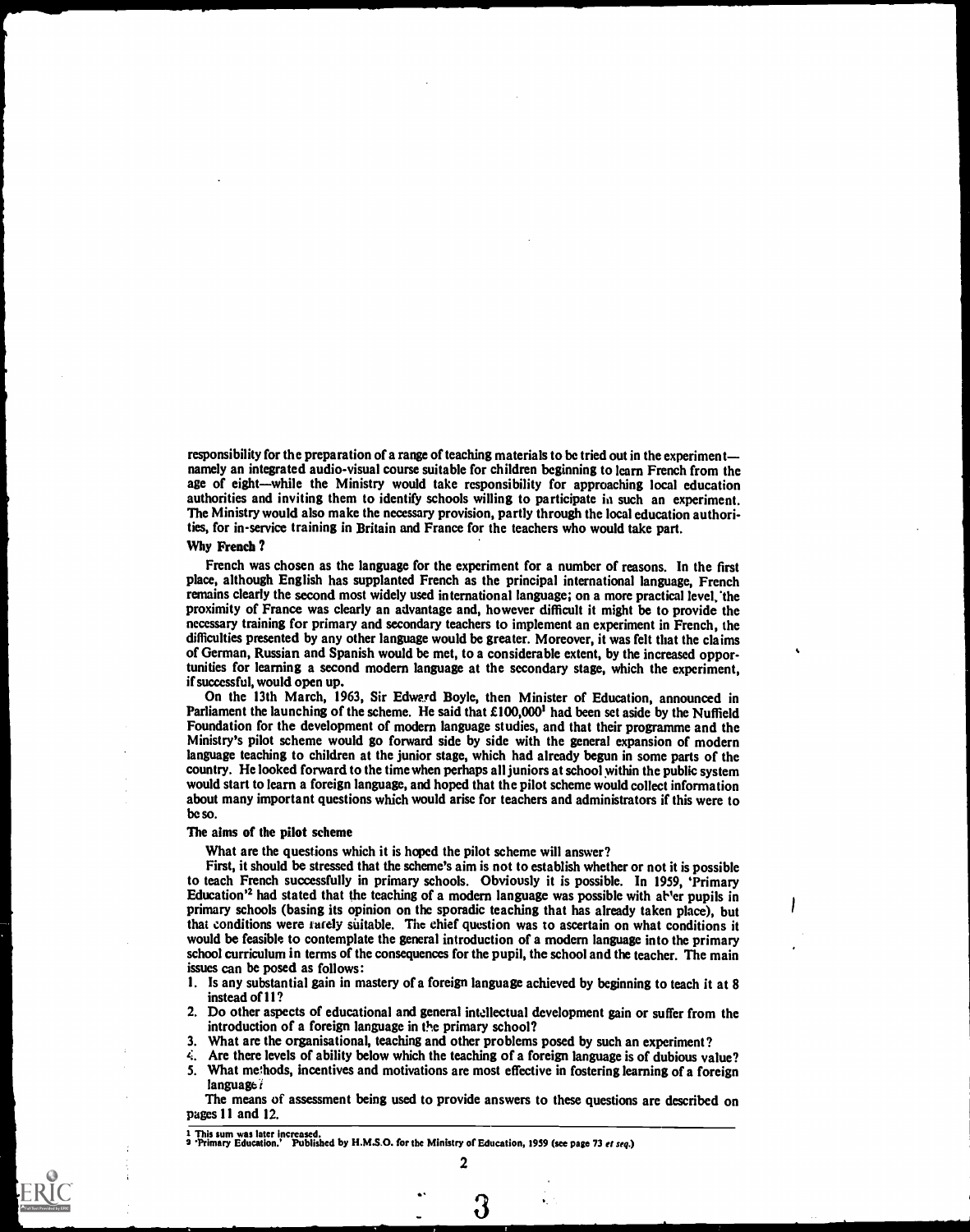## Principles of the scheme

#### (i) The training of primary school teachers in French

When planning for the scheme began in 1963, there was very little information indeed about the organisational and training problems which launching it would pose. But it was thought reasonable to suppose from the outset that, given adequate additional training both in French and in up -to -date methods, the average primary school teacher, whose qualifications in French might be limited to a pass at '0' level, acquired perhaps some years ago, and whose fluency in the language was likely, to start with, to be limited, would be able to teach the early stages well.

Initially it was a matter of guesswork to decide the minimum length of training which would have to be provided to enable such teachers to begin teaching the language to 8-year-olds. In a scheme of this kind, it was important not to take any avoidable risks, and the Steering Committee for the pilot scheme took the view from the beginning that a high standard of preparatory training ought to be recognised as essential for the teachers in the scheme.

This training is described in detail on pages 7 and 8. It consists, briefly, of a minimum of six months' attendance at a part-time language refresher courseorganised locally, followcdby attendance at a three -month intensive language course in France or Britain, and finally attendance at a short course on methods of presenting the language to junior pupils. Continued attendance at the local part-time language course after completing the three stage training just described has been found to be advantageous; and for many teachers, success or difficulty in coping with junior classes in their third year of French especially may well depend on the regularity with which they have kept up their French in this way.

#### (ii) Additional training for secondary teachers

It was envisaged from the start that teachers in secondary schools receiving pupils for the first time with three years' experience of French would themselves need help to meet the new situation, through the provision of suitable courses; and that those secondary schools which did not already teach a modern language would need help in finding, and perhaps training or retraining, some staff. These points are discussed on page 8.

## (iii) Primary-secondary continuity

rra a chuid

It was considered essential from the outset to regard the pilot scheme as continuing for at least five years—i.e. until the children who had started to learn the language at eight had completed their second year in secondary schools. This was, first, because the teachers in the secondary schools would be faced with a completely new situation; and second, because there was very little material available suitable for 11-year-old pupils who had already had as much as three years' experience of French. It was therefore stipulated from the start that pupils entering secondary schools from primary schools in the pilot scheme must be taught separately from beginners in French.

The need for continuity into the secondary stage was important in determining the criteria for selecting the pilot areas, and is equally relevant in any other scheme. It is very important that the pupils from primary schools where French is taught should not be dispersed over a large number of secondary schools, each of which would be receiving only small groups of pupils for whom it could scarcely hope to make proper arrangements. In the pilot scheme, therefore, when local authorities were asked to identify groups of schools interested in taking part in the scheme, it was emphasised that these areas should be compact, in the sense that the primary schools in them fed a small number of secondary schools, ideally not more than one or two, but generally about five. (In fact about 60 secondary schools will be involved in the experiment's secondary stage in the thirteen pilot areas.)

£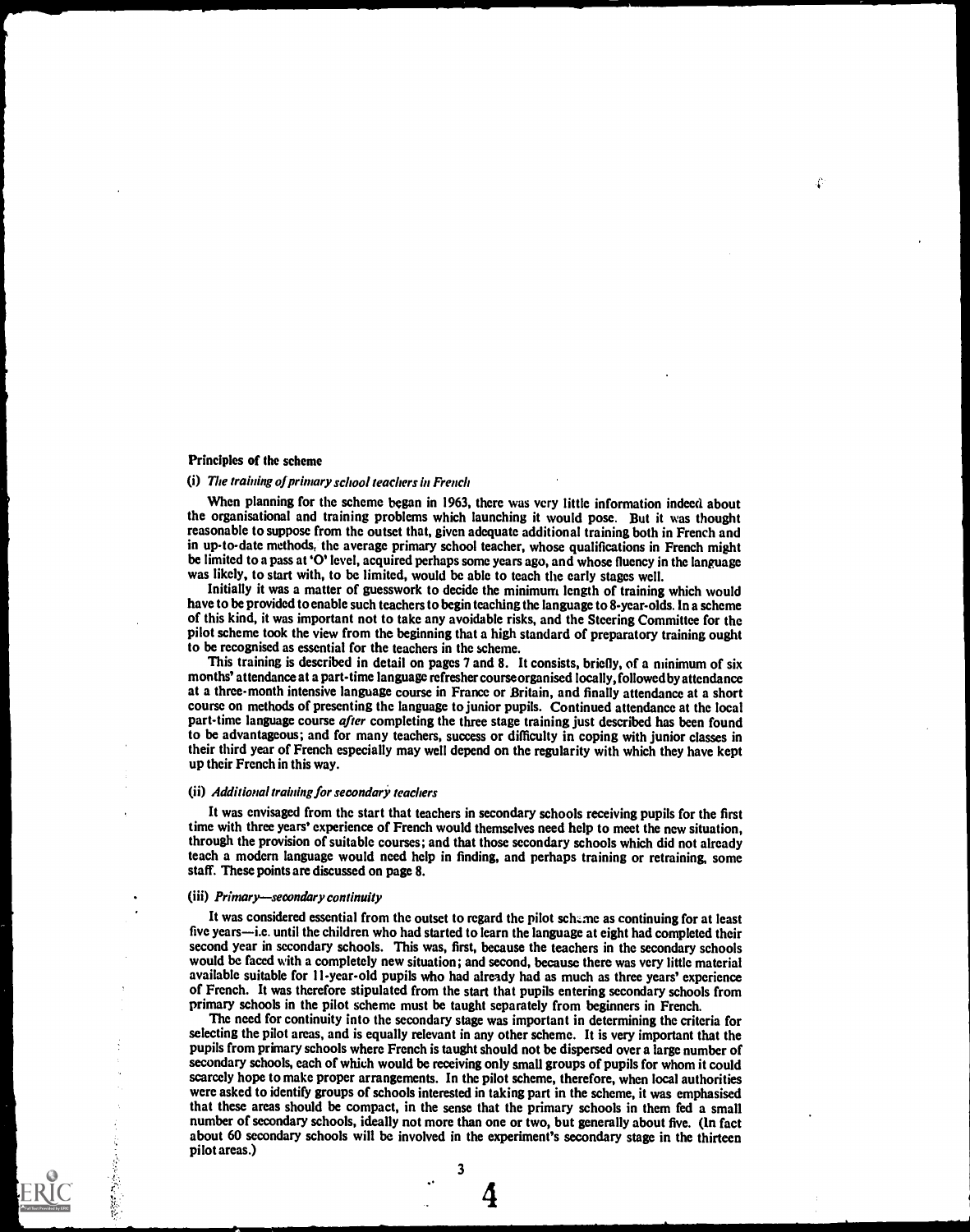#### (iv) A common starting age in the primary schools

For similar reasons, it was fundamental that all the pupils taking part, at ieast in a given area, should start French at the same age. There was, and still is, some uncertainty what the most desirable starting point should be. While there are sound arguments in favour of introducing a language as early as possible to young children, starting a language at the infant stage means training even more teachers than doing so at the junior stage. The choice of eight rather than seven for the starting point for the scheme was based on the belief that it would be desirable to give children a chance to settle down to junior school life before starting to learn French. A start at eight would establish clearly enough for the purposes of the experiment whether or not an earlier start provided identifiable advantages over starting at II.

What it was emphatically hoped to avoid was the practice, which up to the launching of the scheme was becoming increasingly common, of the occasional introduction of a little French to selected pupils in their last primary year, particularly after they had taken the I I -plus examination. Such haphazard teaching of French adds to the difficulties of the secondary teachers who take on the responsibility for the pupils' French later on, without materially adding to the pupils' knowledge of the language.

#### (v) The integration of French into the primary curriculum

At first there was some anxiety whether language learning might have a harmful effect upon the child-centred approach to primary education favoured by most educationists. This fear was linked to the supposition, initially widespread, that French would only be feasible in the primary school if it were taught by specialist teachers—and that the average primary school teacher was not, and could not be, adequately trained to do the work.

This question has been tackled in two ways. While it was considered that there would be many advantages if the French teacher was also the class teacher, it was also recognised that it would be possible to achieve this only in a few areas. Therefore training was provided for the primary school teachers participating in the scheme on the basis of ensuring one trained teacher of French for each stream or form entry of pupils in a school. This would mean that, when children in the second, third and fourth year of the junior school were learning French, the teacher of French would, at the most, have to be absent from his own class for two classes during the day to teach French to other classes. Similarly, in order to apply this principle as far as possible to the small schools which would have to use peripatetic teachers for French, it was recommended that no peripatetic teacher ought to serve more than two, or at the most three, schools.

Secondly, it was emphasised from the start that French should as far as possible be a fully integrated part of the primary curriculum—that is to say, connections should be made wherever possible with other subjects such as craft, art, history and so on, and the teachers, encouraged to use the same active methods as are used for other subjects.

The preparation by the Nuffield Foundation of audio-visual teaching materials specially designed for young children has of course greatly assisted in this respect.

#### Course materials

It was fundamental to the whole conception of the experiment that instruction should be based largely on audio-visual methods. Naturally, there has been no intention of setting out to confine the able bilingual teacher from using whatever methods he chooses, provided they are consistent with good primary teaching method. But it was equally obvious that the great majority of British primary school teachers would welcome the help of a specially designed course, based on audiovisual methods, especially if supplemented by fairly full notes in the form of a teacher's guide.

It was to meet this need that the Nuffield Foundation established the Foreign Language Teaching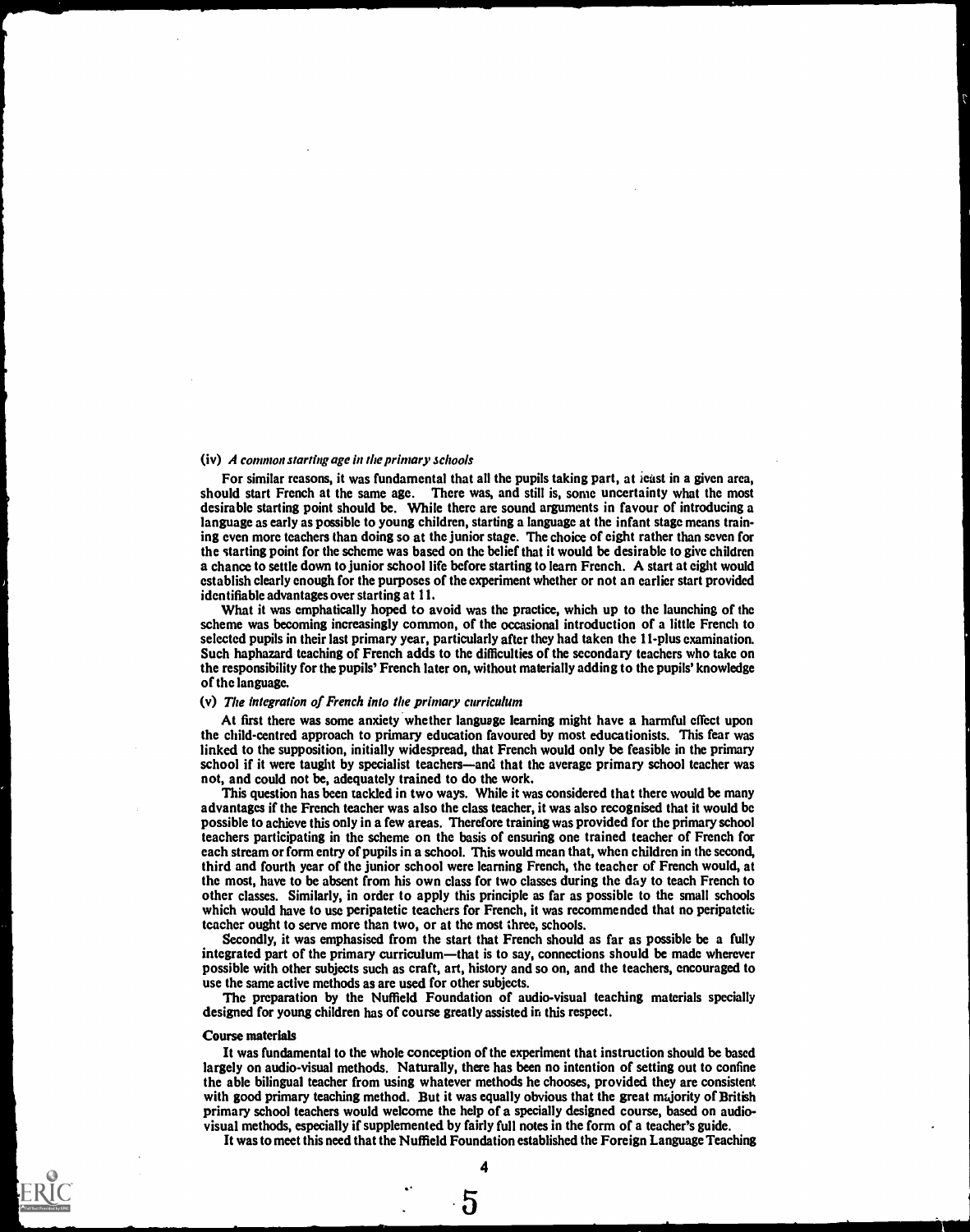Materials Project, under the direction of Mr. A. Spicer, at that time lecturer in the Department of Phonetics at Leeds University. The aim was to prepare an integrated range of teaching materials for an introductory course in French, suitable for children starting to learn the language at the age of about eight, and continuing for at least five years. For this purpose, Mr. Spicer has been assisted by a team consisting of practising teachers (seconded full time for this purpose), French native speakers, artists and other assistants. The Project is now responsible also for the preparation of introductory courses in Spanish, Russian and German, for pupils starting these languages at the age of about 11.

The structure of the pilot scheme has provided a suitable opportunity for the thorough trial of the Nuffield primary French language materials, in a wide variety of conditions. The procedure adopted has been to pre-test the materials in about fifty volunteer schools (including some in Scotland) and then to submit the materials, revised in the light of the teachers' comments, to a large scale test in the schools of the pilot areas. After further revision in the light of the feedback from these schools, a 'near-printed' version has been prepared and made available in the associate areas of the pilot scheme. A final version is then prepared for publication.<sup>1</sup>

Teachers and authorities were however free to choose teaching material other than the Nuffield course, if they preferred to do so. Some areas in the scheme, for instance the schools in Oxford, have themselves carried out an experiment within the experiment, using, in different schools, a number of different courses, and making their own assessment of their advantages and disadvantages. Overall, 80 per cent of the schools in the pilot areas are using the Nuffield materials, the next most commonly used materials being the French-produced audio-visual course 'Bonjour, Line' and the U.S.-produced teaching-film series 'Parlons Francais'.

The approach to the language in the Nuffield course is predominantly oral, the language being regarded first and foremost as a means of communication. The course materials include flannelgraph and figurines, flash cards, wall charts, tapes and a very full teachers' guide, particularly strited to the needs of the non-specialist teacher. Research has been carried out to ensure that the material is linguistically sound and the greatest care is taker to ensure the maximum authenticity c.g. in the use of French speakers for the recordings on tape.

#### Consultation and liaison

₫

۱

The French section of the Nuffield Modern Language Teaching Materials Project is supported by a Consultative Committee, established by the Foundation for this purpose. The Committee's Chairman is Mr. George Taylor (until 1965 Chief Education Officer of Leeds), who is also the Chairman of the Schools Council's Modern Languages Sub-Committee A, now responsible for the supervision of the pilot scheme.

The members of the Nuffield Consultative Committee are Professor P. D. Strevens (of the University of Essex), Mr. E. Ramsbottom (Headmaster, Norbreck County Junior School, Blackpool), Miss P. Edwin (Headmistress, Coborn School for Girls, London, E.3.-and Chairman of the Schools Council Modern Languages Committee), Mr. R. A. Becher (Assistant Director, Nuffield Foundation), Dr. D. C. Riddy, H.M.I., (Staff Inspector for Modern Languages), Miss E.G. Malloch (Principal of Madeley College of Education). Dr. H. H. Stern (of the Languages Centre, University of Essex) and Mr. W. Cunningham (Staff Inspector for Modern Languages in Scotland); the late Dr. W. ?... Presswood (formerly a grammar school headmaster and Honorary Secretary of the Modern Languages Association) was also a member of this Committee until his death in 1965. To ensure the fullest liaison between the Nuffield Teaching Materials Project and the Schools Council, Miss Malloch and Dr. Riddy (as also, fcrmerly, Dr. Presswood) serve also on the Schools Council's Modem Languages Sub-Committee A.

En Avant,' the Nuffield Introductory French course is published by E. J. Arnold and Son, Leeds. Stage IA will be published in<br>July 1966, IB in September and Stage 2 in December 1966. Other Stages will follow, each June and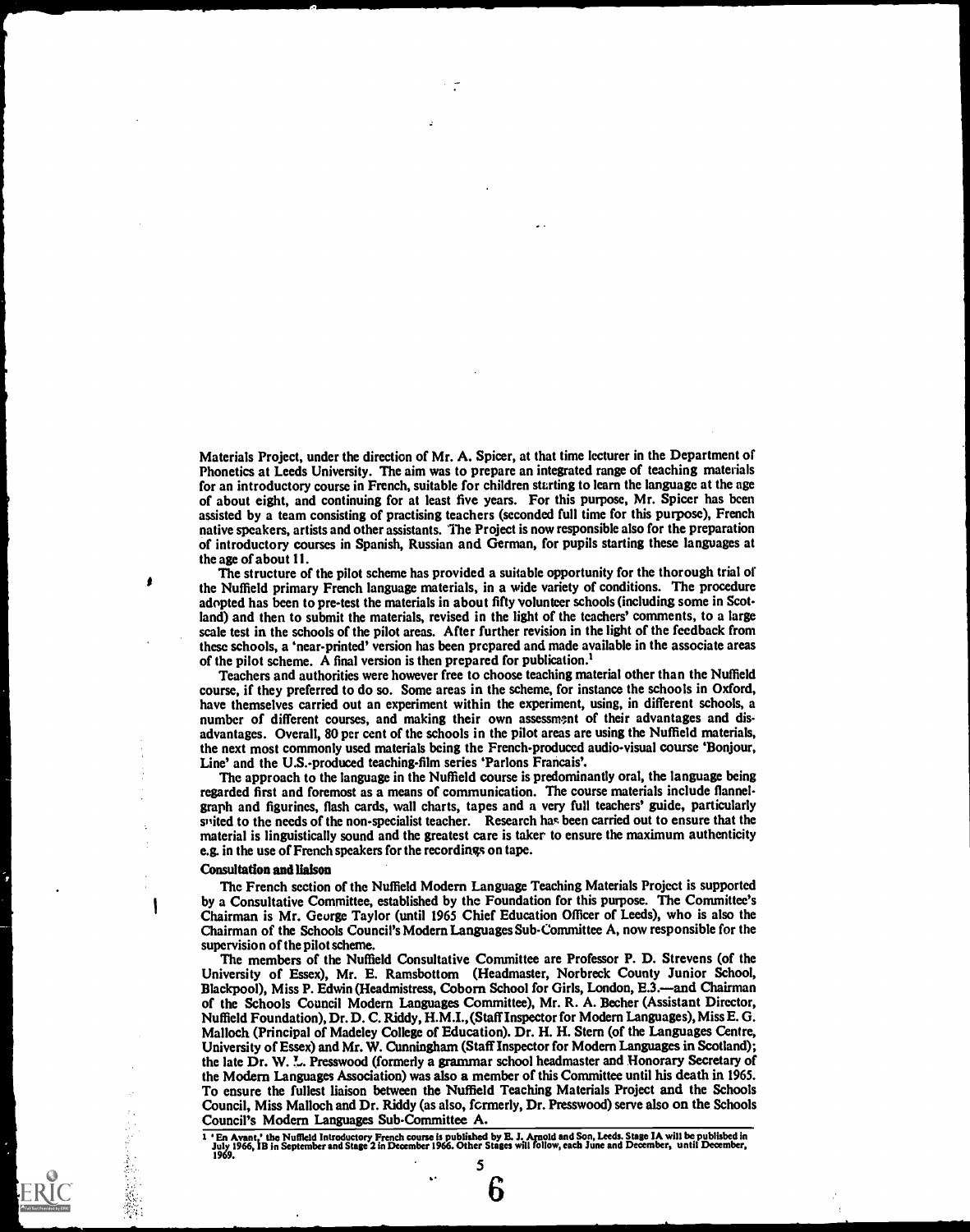#### The Schools Council Modern Languages Sub-Committee A

In 1963, when the scheme was launched, the Schools Council did not of course exist. The Department (or Ministry as it then was) took the initiative by establishinga representative committee, under the chairmanship of Mr. George Taylor. Its members were the Staff Inspector for Primary (Junior) Education (Miss M. E. Nicholls) and the Staff Inspector for Secondary Education and Independent Schools in Wal's (Mr. B. E. Thomas), besides the three members mentioned above and the two members of the Curriculum Study Group responsible for detailed supervision of the scheme in the trial areas (H.M.I. Miss N. R. Mulcahy and H.M.I. Mr. J. S. Jones). Further places on the Committee were reserved for primary teachers participating in the pilot scheme.

Following the transfer of sponsorship of the scheme from the Department of Education and Science to the Schools Council (on the latter's establishment in October, 1964) this Steering Committee continued its role as an ad hoc Committee of the Council. Three primary school teachers joined the Committee in the Summer of 1964: Mr. G. Cox of Pontygof Junior Mixed School, Ebbw Vale, Mr. A. C. E. Price of Silkmore Primary School, Stafford, and Mrs. H. E. Lewis of Tangmerc Primary School, West Sussex.

The Committee has now been enlarged and integrated into the Schools Council's subject committee structure, as the primary sub-committee of the Modern Languages Committee.

#### Launching the pilot scheme

To identify the groups of schools which would be called upon to participate in the experiment, most of them using the trial Nuffield materials, the Ministry invited local education authorities in March 1963 to say whether they would like to take part in the pilot scheme. Authorities were told that the aim was to find about nine areas, which would between them give as far as possible a cross-section of educational conditions nationally. The areas should be compact, in the sense that they should comprise primary schools feeding a limited number of secondary schools, and should be of such a size as to generate an annual age group of about 480 children. Authorities were asked also if they were willing to make the necessary arrangements for local in-service training, and to release primary teachers to attend intensive courses.

#### Selecting the pilot areas

Authorities' reaction to this invitation was enthusiastic. Over half (nearly 80 out of the then 146) indicated interest in the scheme and put forward groups of schools interested in participating either as pilot areas or as associate areas (sec page 14). A number of other authorities, while not responding directly to the invitation to participate in the project, took the initiative in organising local schemes of their own.

In the event the number of pilot areas was increased to thirteen. For an objective trial of the feasibility of primary French teaching and of the value of the new Nuffield materials, it was not of course strictly necessary to have anything like such a large sample of schools as even nine areas. But one aim of the experiment was to find out what difficulties arose in areas which, for instance, were short of teachers, or where school staffs were changing very quickly, or where schools were very small. It was also thought that, if there were trial areas in most parts of the country, more teachers would become aware of the existence of the experiment, and perhaps have a chance to observe it at first hand. If it were decided later on to proceed towards a general introduction of French into the primary curriculum, there would then be a solid basis of experience on which to build. At the same time, by extending its scope, more colleges of education and colleges of further education, as well as institutes and departments of education, would be brought into the experiment.

6

Fa.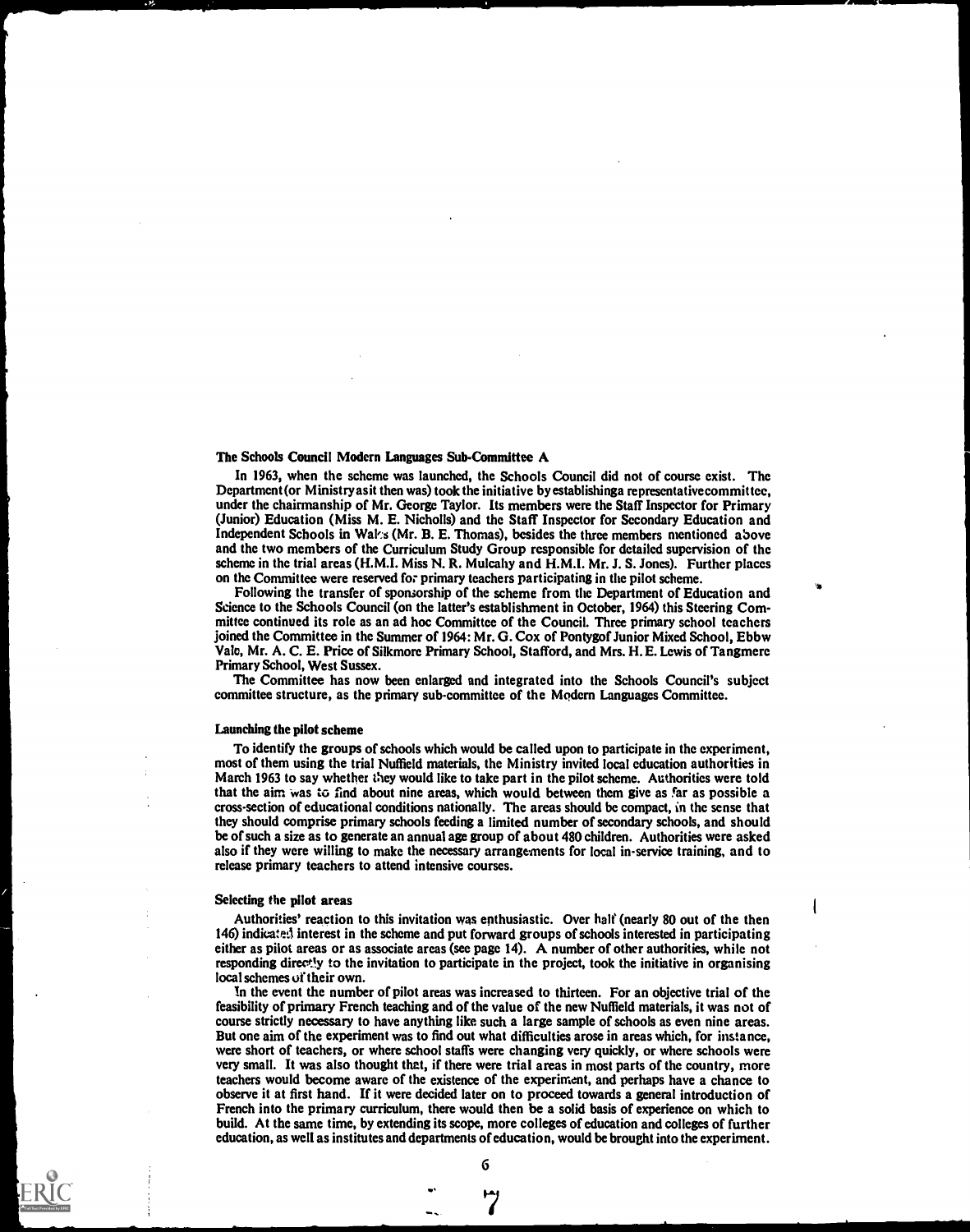The thirteen pilot areas are listed in the Appendix (page 13). In all there are 125 schools participating, involving an age group of approximately 6,000 children.

#### Training the primary teachers

In July 1963; the Ministry told the authorities which areas had been chosen as pilot areas and invited their helph as a matter of urgency in planning the training required to get the project launched by September 1964. Each area assessed the general standard of qualification in French already possessed by the teachers who would be taking part, and took steps to provide a local part-time language course to help teachers, where this was necessary, to refresh their French and prepare themselves for the three-month intensive course in France.

## (i) Locai language courses

These local part-time courses were organised round a language laboratory, in such secondary schools and colleges of education and further education as already possessed one. Their intensiveness (from about 25 up to 90 hours' preparatory work) varied considerably; as did the materials used to train teachers on these courses. In some areas the basic course used to increase the teachers' linguistic proficiency was 'Voix et Images de France' produced by C.R.E.D.l.F. Several of the course tutors devised additional material of their own to reinforce particular structures or to enlarge vocabulary. Some areas also used the primary course which the majority of the teachers were either using or about to use in their own schools. The purpose here was twofold—to familiarise the teachers with the material and to show them various interesting ways in which the materia'. could be presented to a class.

#### (ii) The intensive language courses

Meanwhile, arrangements had been made for courses of three months' duration to be held, starting in the spring term of 1964, at the British Institute in Paris and at the University of Besancon. The courses were specifically designed to enable the teachers to reach the highest standard of proficiency in spoken French of which they were capable in the time and to improve their knowledge of contemporary France. The centres were asked to provide practice in French conversation on prepared topics in small groups and to ensure that the vocabulary used on the course was such as would be useful to teachers in their classrooms. Special attention was given to poems and children's stories which might be useful as class material. Each of the centres was equipped with a language laboratory; and in addition to talks, language study, work in discussion groups and other activities, the courses provided for a daily period of language laboratory work. Contact with French people outside the classroom was also held to be of great benefit.

#### (iii) Courses in method

When the teachers had returned from these courses, arrangements were made to attend one of three ten-day courses organised and staffed by members of H.M. Inspectorate. The object of these courses was to discuss possible methods of presenting the language to young children and to demonstrate the range of audio-visual language course materials which might be used. Each of the courses drew special attention to the possibilities of integrating French into different parts of the primary curriculum, e.g. through art work, photography, other visual activities, games, songs, etc.

These courses also provided an opportunity for Mr. Spicer, the Organiser of the Nuffield Materials Project Team, to present his trial materials, which had meanwhile been given pre-trial tests in the fifty volunteer schools. The foundation had made careful provision for 'feed-back' from the teachers to the writing team, both through questionnaires to be returned at intervals during the pilot trials, and also by arranging subsequent meetings between the teachers and the writing team, so that teachers' opinions could be fully taken into account during the process of revision.

7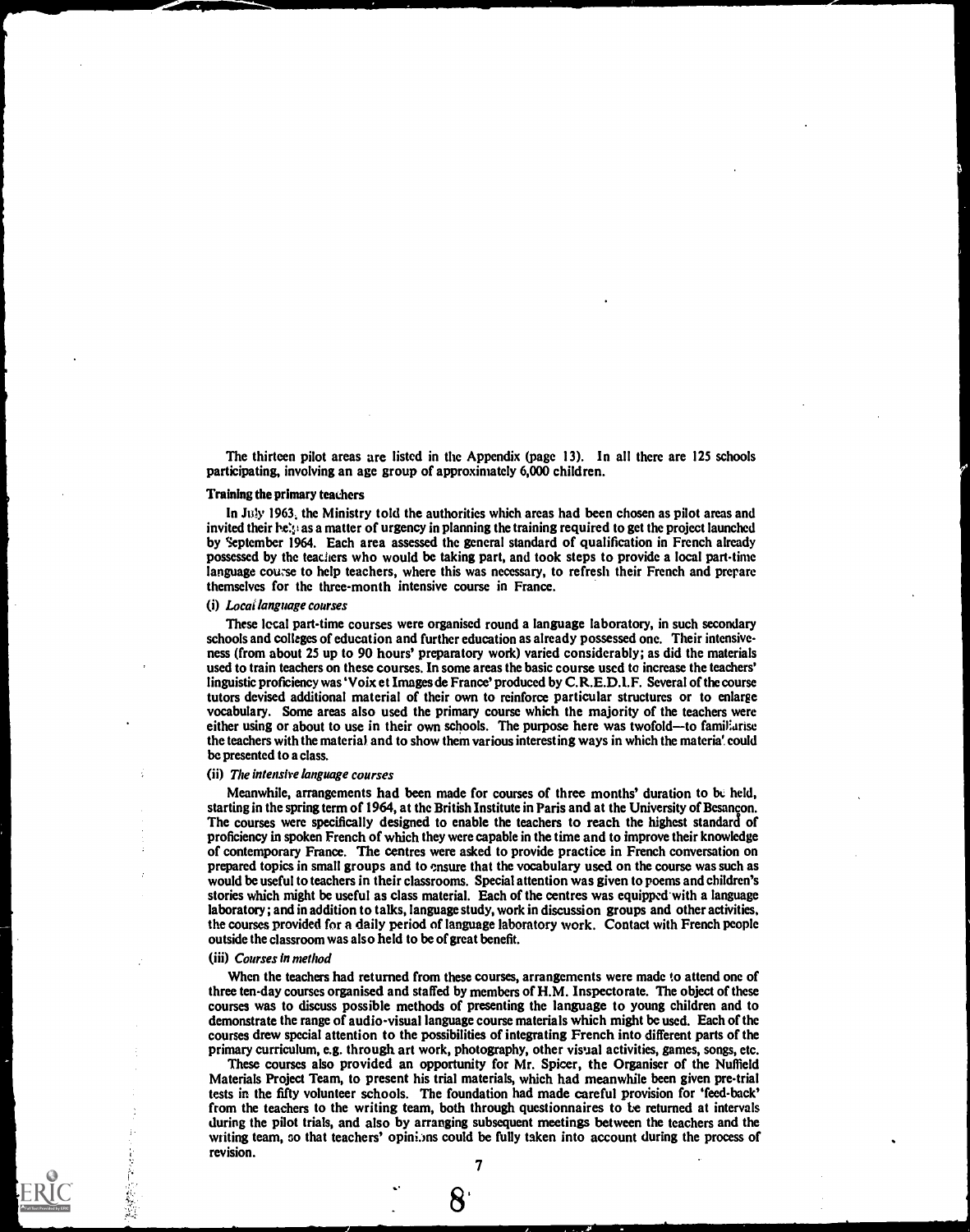Later, in the summer of 1965, three additional methods courses were held, under the same directors and with the teachers attending in the same grouping as before. These courses provided an easy and useful way of enabling teachers to share their experience about the difficulties they had encountered and successes they had enjoyed in teaching the language in the first year.' Teachers were also able to offer fresh assessments, in the light of their own experience, of the language courses available, and particularly to discuss with Mr. Spicer the first stage of the Nuffield materials.

#### Training for secondary teachers

In December, 1965, the Council sponsored a conference, held at Torquay under the joint chairmanship of Mr. George Taylor and the Staff Inspector for Modem Languages, Dr. D. C. Riddy, H.M.I., to discuss the implications for the secondary schools of children reaching them with three years' experience of French. This conference concluded that there would be a clear need for courses for secondary school teachers, both to demonstrate new methods of teaching a language (to enable them to follow up the  $\zeta$  ood work done in the primary schools) and, for some teachers, to enable them to improve their fluency in the language itself, especially French. It is expected that both local part-time courses and one-term intensive courses, as for primary teachers, will be provided. It will also be possible to extend the range of these language courses, to cater for other needs, if it appears to be necessary subsequently.

To enable modem language teachers in secondary modern schools to familiarise themselves with the full range of existing audio-visual and similar language courses now available, the Council will provide, in 1966, two courses devoted to demonstrations and discussions of primary and secondary language courses. All the modern language staff of the pilot area secondary schools will, it is hoped, be able to attend these courses. Attention will be given, not only to teaching materials in French, but also in other modern languages, especially Russian, Spanish and German.

#### Modern language centres

In addition, the Torquay conference strongly recommended that local authorities should provide opportunities for primary and secondary teachers of modem languages to come together to discuss common problems. Obviously it is of great assistance to the secondary teachers to visit the primary schools in their catchment area to see at first hand the type of modem language teaching being provided.

So far, only one or two modern languag, :eachers' centres have been established. Generally, the venue for local courses has been the institution providing the language laboratory for the course, and this is not necessarily a suitable place to establish a teachers' centre. But the need for teachers to have access to a good local library of modem language teaching materials of all kinds will steadily increase, as the pilot scheme progresses. At present, this need is met, in part, by the existence of the Nuffield Foundation's Information Centre, at Leeds. A wide variety of courses, in French and other languages, is displayed there, together with different types of projection equipment etc. The centre is at present being expanded, with the assistance of Leeds LEA and teachers, in groups or individually, are free to visit it by appointment at any time.

But secondary schools participating in the pilot scheme seem likely to feel the need for access to a choice of supplementary material, from a source easily accessible to them. Initially, this need may be met by schools providing their own resources, but the provision of an additional library of material, available at the area teachers' centre, seems likely to be necessary before long.

8

 $\mathbf{J}_\beta$ 

<sup>⊥</sup> Mutual help by teachers in the various areas of the scheme has also been made possible through the circulation, once a term from<br>autumn, 1964, of a journal called 'Junior French' edited by Mr. A. Davis of Blackbird Ley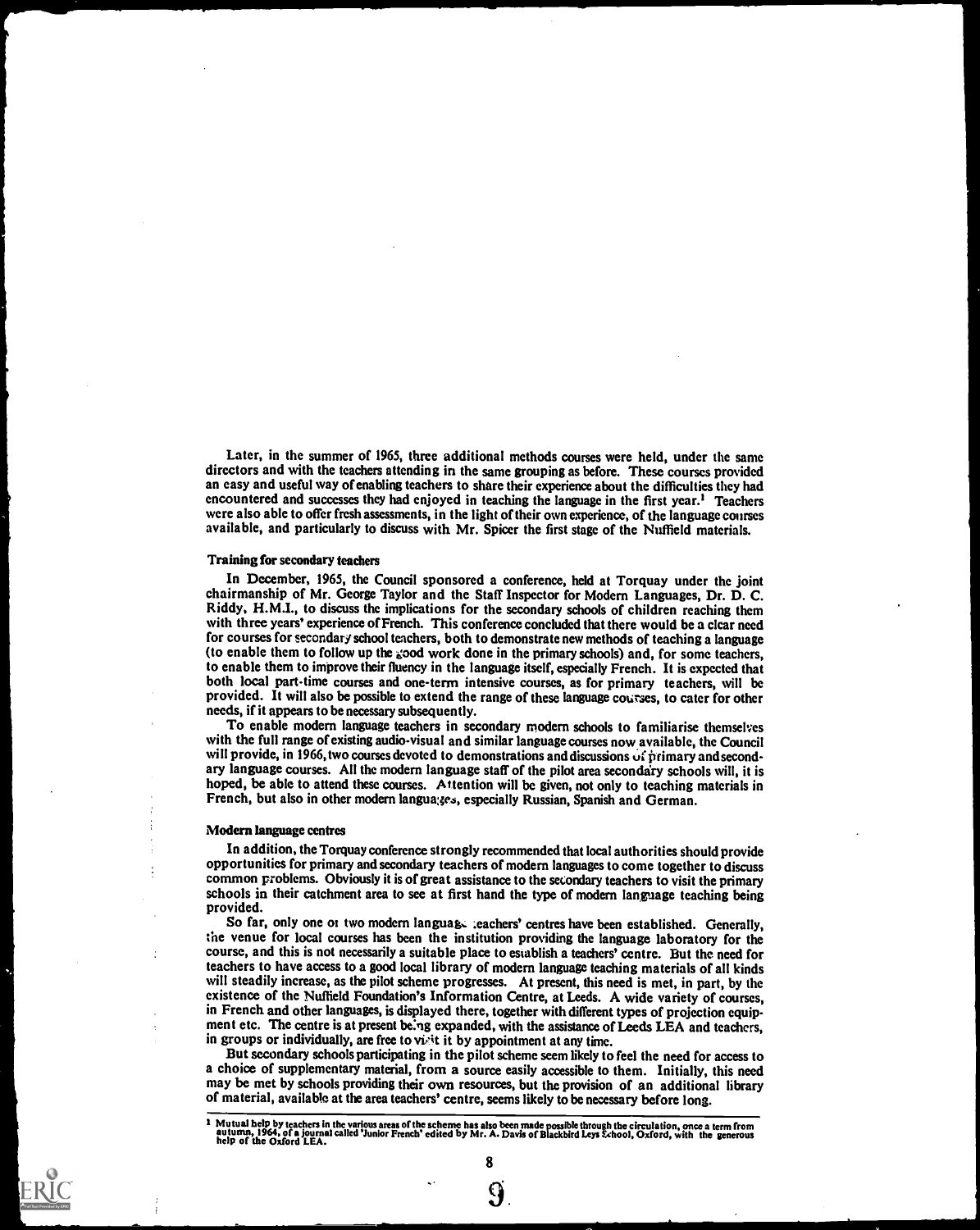#### The spread of primary French teaching

From the beginning, provision had been made to associate with the project a number of areas in addition to those chosen as pilot areas. The principles of the scheme would be applied in the associate areas in exactly the same way as the pilot areas, and the same training facilities, on the same financial terms, would be made available to teachers in the associate areas. In addition, one set of the Nuffield Foundation's trial course materials (free to the schools in the pilot areas) was to be provided to each associate area, revised after trial in the pilot schools.

In the summer of 1964, when the organisation and training programme for the pilot areas was established, all the areas which had originally appiied for membership of the scheme and had not been selected as pilot areas, were admitted into associate membership. Subsequently, a few other areas also applied to assequate groups of schools with the scheme, and by 1965 there were 53 areas in association with it, the syling altogether about five per cent of the annual age group. These areas are listed in the A) $\text{tr}(k, k)$ .

To provide intensive is example course facilities for teachers from the associate areas, the arrangements which had been with the centres in France (at Paris and Besancon) were continued. In September, 1964, a similar course was started in London<sup>1</sup> at the Holborn College of Law, Languages and Commerce, primarily for the benefit of teachers unable to go to France, but also, to provide information about the usefulness of such a course as a substitute for the French ones. Altogether, these three centres provided courses for 360 primary teachers from January 1964 to July 1965, and it is likely that about 240 teachers (mainly from the associate areas) will have attended them in the academic year 1965/66. The pilot are .s have also been provided with further places on these courses, to make good losses amongst  $t^2$  own primary teachers trained for the scheme, due to marriage, transfer, promotion, etc.

Up to 1st January 1966, each pilot area had seconded an average of 15 teachers for training on the intensive courses, and each associated area had seconded five. (Each pilot area contains about 12 primary schools.)

#### Surveying the national situation

During 1964, it became clear that the existence of the pilot project had been interpreted by some authorities and teachers as an encouragement to launch local experiments; and individual primary sch.tols were continuing to introduce French for one, two or three terms at the end of the fourth year, without reference to the relevant secondary schools or full consideration of the effect on pupils' later education. The Chairman of the Steering Committee, Mr. George Taylor, accordingly wrote to all authorities in May, 1964, pointing out that the pilot project itself constituted an investigation into the feasibility of primary French teaching on a large scale, and that its results would be published as soon as they became available. The Committee did not suggest that experiments should be confined to the pilot areas of the project, but they drew the attention of the local education authorities to the principles on which the pilot scheme was based, and to the fundamental importance of adequate planning, preparation and supervision before the start was made.

Complaints from secondary teachers of modern languages about the dangers of unco-ordinated primary experimentation, and the intermittent nature of language teaching in some primary schools, continucd to occur. Following the establishment of the Schools Council in October 1964, an assessment was made, based on information supplied by local education authorities, of the extent of primary French teaching in the country as a whole. Although the information collected was not complete, the return showed that in 119 local education authority areas, there were nearly 5,000 primary teachers teaching French, 1,600 of them in schools in the pilot areas or associate areas or

9

10

I A further course will be started at Leeds College of Commerce from September, 1966.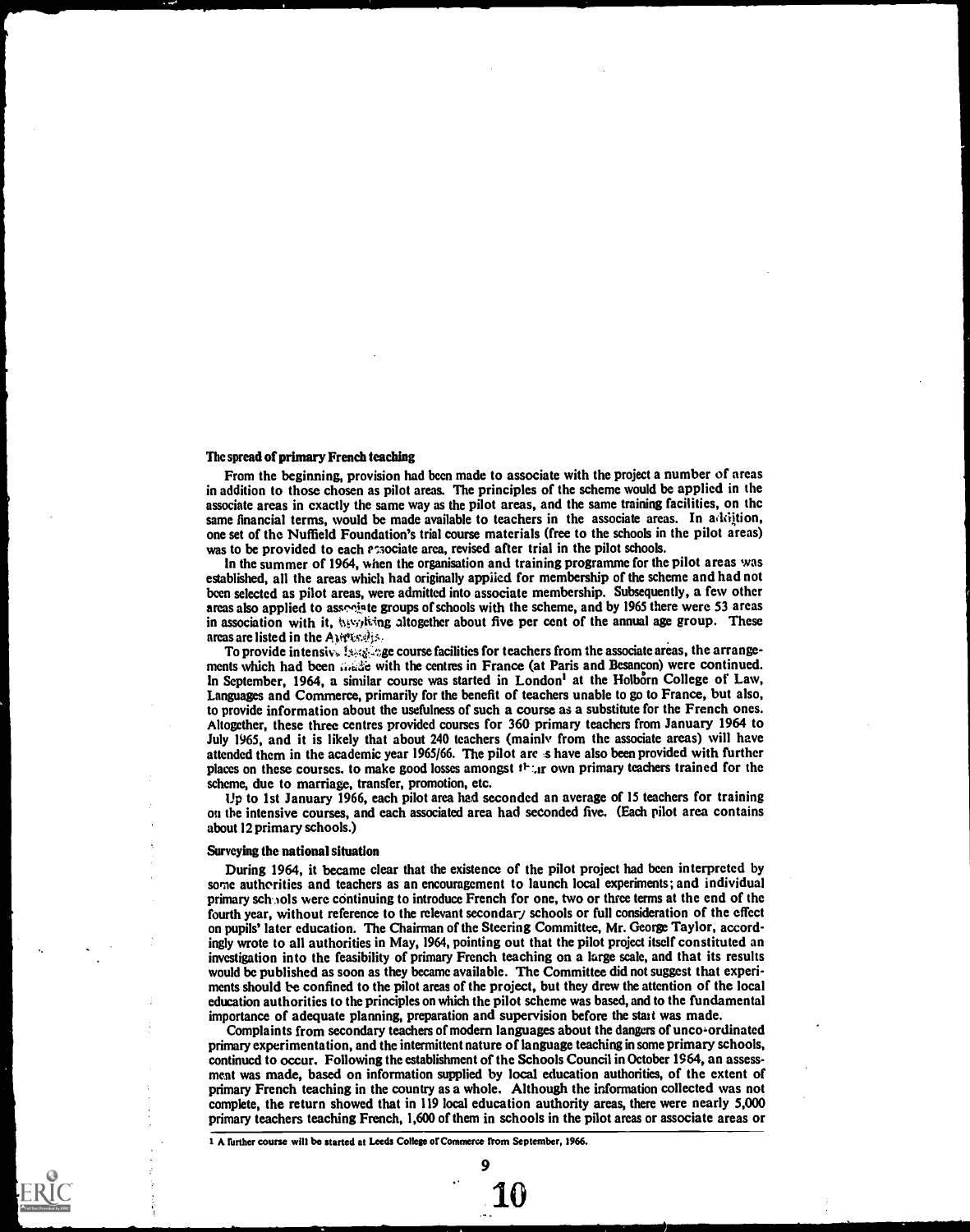schemes locally organised by local education authorities, and about 3,300 in schools which were not co-ordinated in any scheme at all. In terms of schools, the survey showed that 21 per cent of the 14,000 schools in the areas involved, were providing primary French of some kind.

The survey also showed that French was not being taught in any primary school in 15 local education authority areas, and that 72 per cent of the LEAs who responded were providing local refresher language courses for some of their teachers. Similarly, although there were many schools introducing French in the fourth year of the junior school, many more were introducing it in either the second or third or even the first year.

This survey did not attempt any assessment of the quality of language teaching being provided. It did however collect information about the teachers in French. Rather more than 50 per cent of them had only an '0' level qualification in French, and about one quarter an 'A' level qualification. Nearly a quarter had resided in France for more than one month continuously, and well over a half appeared either to have attended a local language refresher course or to be attending one.

The Council had inferred from this information that the quality of much French teaching outside the pilot scheme or local schemes must leave something to be desired, and it was proposed to make it possible forall authorities, whether in the scheme so far or not, to associate groups of schools with the pilot scheme, provided that the principles laid down for the scheme were followed in the schools concerned. An invitation to this effect was issued by the Council to local education authorities in June, 1966.

#### The situation today

#### (i) The pilot areas

The teaching of French to all the 8-year-olds in the pilot schools in the pilot areas began in September 1964. After a year and a half's operation, the project seems to be going well. Most teachers have the impression that beneficial effect on children's attitudes to other subjects, and that this is not simply due to the novelty of learning French. In some schools, teachers have reservations about the wisdom of including the least able children amongst those learning French, but the pilot scheme principle that children of all abilities should be included until a general assessment has been made of their performance is being adhered to.

As stated earlier, eighty per cent of the teachers in the pilot schools are using the trial Nuffield materials. Others are using 'Bonjour, Line', 'Parlons Francais' and other materials (some of them their own), and 2.5 pet cent are not using any commercially prepared materials at all, these being mainly the bilingual teachers. Many of the schools are now reaching the critical stage where writing is introduced, it having been a rule generally observed by all the pilot schools that writing should not be tackled during the first year of teaching.

The provision of properly trained teachers continues to be a problem for many of the authorities. Most pilot areas are continuing to send about five teachers a year on intensivecourses to ensure that they have staff available to guarantee continuity of teaching to the end of 1967/68, when the second (and final) wave of children being studied in the scheme will move on to their secondary schools.<br>
(The schools will of course continue to provide French subsequently.)<br>
While it is clear to any visitor to the pilot school

of it by most of the children are already considerable, some statistical results about their attainment in it should be available in 1968, based on three years' learning of the language by the children in the first wave, and of two years' learning of it by children in the second wave. These results will be provided by the National Foundation for Educational Research, who are carrying out an intensive and thorough evaluation of the project. The Foundation will be producing a final report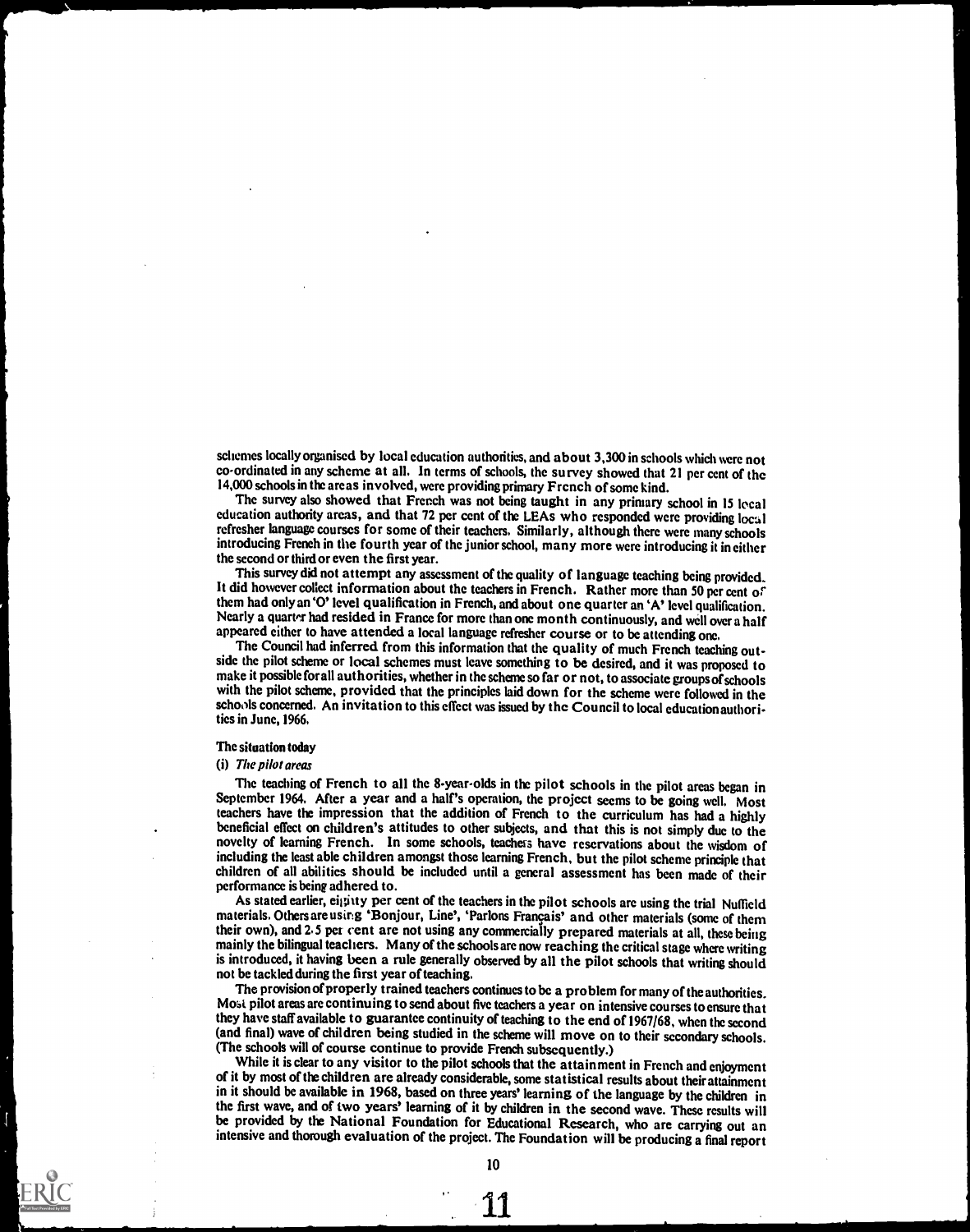at the conclusion of five years' learning of the language by each of the two waves of children, in about 1971. The Foundation will also be paying particular attention to the question whether the less able children should continue to be included in the project, and they will be the subject of a special study in the testing to be carried out in 1966.

## (ii) The associate areas

Some of the schools in the associate areas are following one year behind the pilot area programme, and some two years. Although these areas are adhering closely to the principles of the scheme, there are instances where certain departures have been made. The Council hopes to continue to provide information to these areas on tackling the problems raised by the introduction of French in the primary school, derived from its experience in the pilot areas.

Advice about the organisation of courses in primary language teaching methods was provided at a conference, organised by the Council at Harrogate in February 1965, which was attended by representatives from nearly all the associate areas. This conference explained the principles on which the methods courses for the teachers in the pilot areas had been organised the year before, and the Council's staff provided help to the associate area representatives in arranging between themselves to provide similar courses on a regional basis during 1965 and 1966. So far, 14 such courses have been run on a regional basis, involving teachers from 42 authorities.

The need to provide them, of course, continues. A short account of the Harrogate conference is therefore included in the Council's Working Paper No. 8, 'French in the Primary School', which is being published very shortly. This Working Paper gives fuller details of the project, with additional information for the modern languages specialist.

Similarly, the Council will be arranging for representatives of areas associated with the scheme to come together to discuss the implications for secondary schools, and to examine the conclusions reached at the Torquay conference on these questions.

#### (iii) Local schemes

It is not known exactly how many local schemes are in operation, but in addition to the few authorities, such as Leeds and East Ham, who were running schemes of their own before the pilot scheme was introduced in 1963, a considerable number of authorities decided in 1963 to set up their own schemes. Such evidence as has been obtained suggests that these are variable in quality and that consolidation on the lines described would be beneficial in some cases.

In some of these areas, the secondary schools have already begun to receive pupils from primary schools taking part in improvised schemes. By contrast with most of the pilot areas, these schools often find themselves receiving pupils from a range of primary schools with widely varying lengths of course and practices in French teaching. In these areas there is a clear need for direct consultation between secondary and primary teachers, with the collaboration of the local authority.

#### Looking to the future

There are, altogether, three appraisals of the pilot scheme in process. First, the statistical evaluation of the pupils' attainments in the language is being carried out by the National Foundation for Educational Research. As has been mentioned, this will lead to the production of an interim report in 1968, and a final report about 1971. It will set out to answer the questions mentioned at the beginning about the broad general effects of teaching French in primary schools, and provide proper evidence on which to base a decision for the future.

At the same time, members of H.M. Inspectorate are making a general appraisal of the sclieme. Some of them are scrutinising it from the language point of view, and others are making a general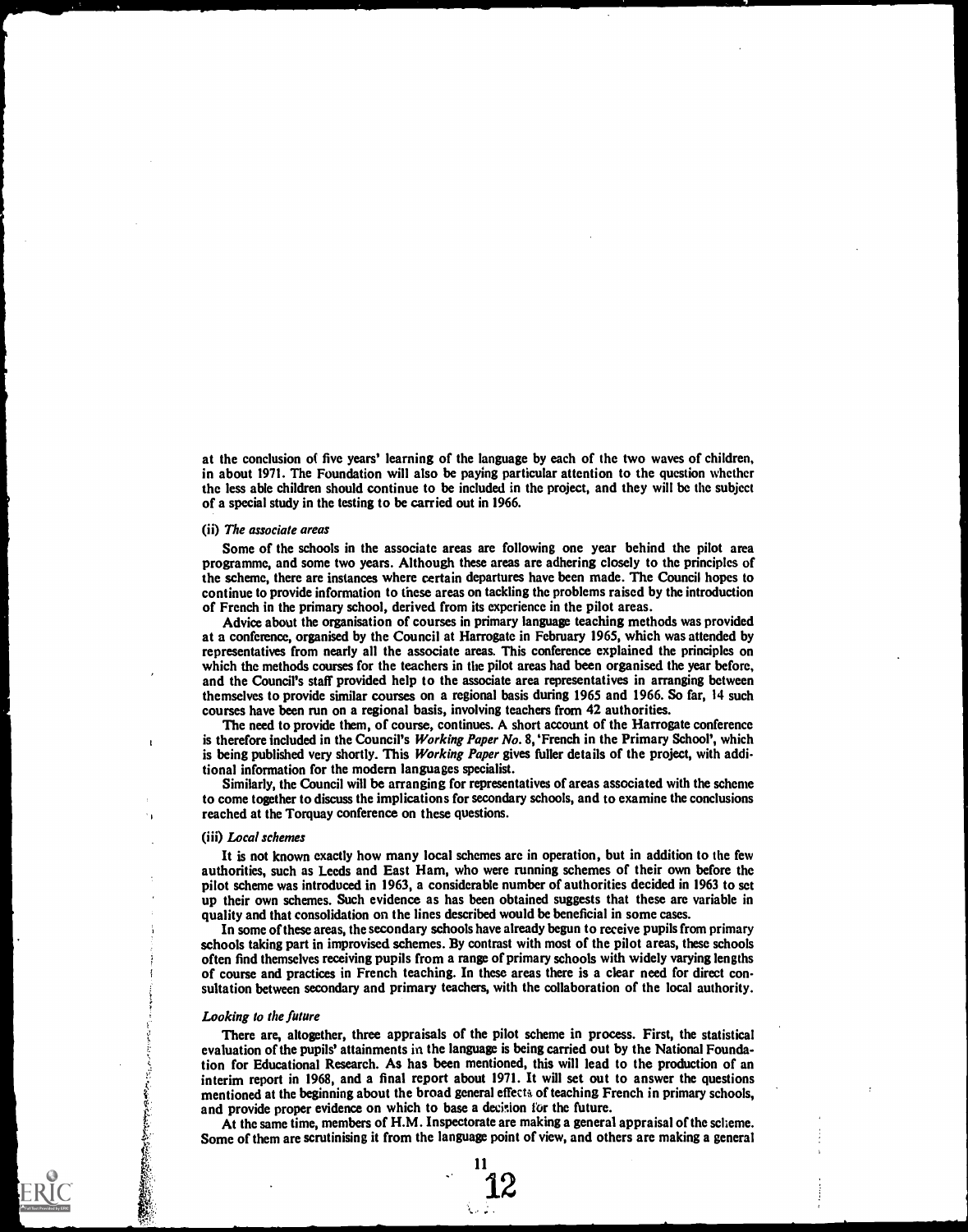assessment of its impact on the class, the teacher, and the school. These opinions are being collected and will be analysed by the National Foundation as a supplement to its own report.

Finally, everyone taking part in the experiment, or coming into contact with it, will be making his own informal assessment. This means not only children and teachers, but parents, who are already displaying a keen interest in its progress. The pace at which the experiment has developed since it was introduced in 1963 can be partly attributed to the factors described in the first section of this report, but a great deal can perhaps be explained in terms of a growing feeling among parents and teachers that language learning is a need in our society and that it can make a contribution to a child's educational and psychological development, if the teaching is conceived in the right way.

It may seem that this is now so obvious that there is no need to continue to treat the teaching of primary French as a matter for experiment. But the pilot scheme was not set up to determine whether French can be introduced into the primary curriculum, but to find out the profit and loss of doing so. So far, it seems that the omens are good, and that the profit is likely to outweigh the loss. But we are still in the early stages, and at this stage we must be prepared to discount some of its success as attributable to novelty. The Council feels therefore that, at present, the aim should be to consolidate the teaching of French where a start has already been made, and not to extend it further without careful thought and without ensuring that the principles described in this report can be followed. The time for deciding whether a general advance should be made toward introducing French into all our primary schools will come when the results of the formal evaluation are available, and future plans can be made based on the lessons that have been learnt.

12

**Î3** 

e.